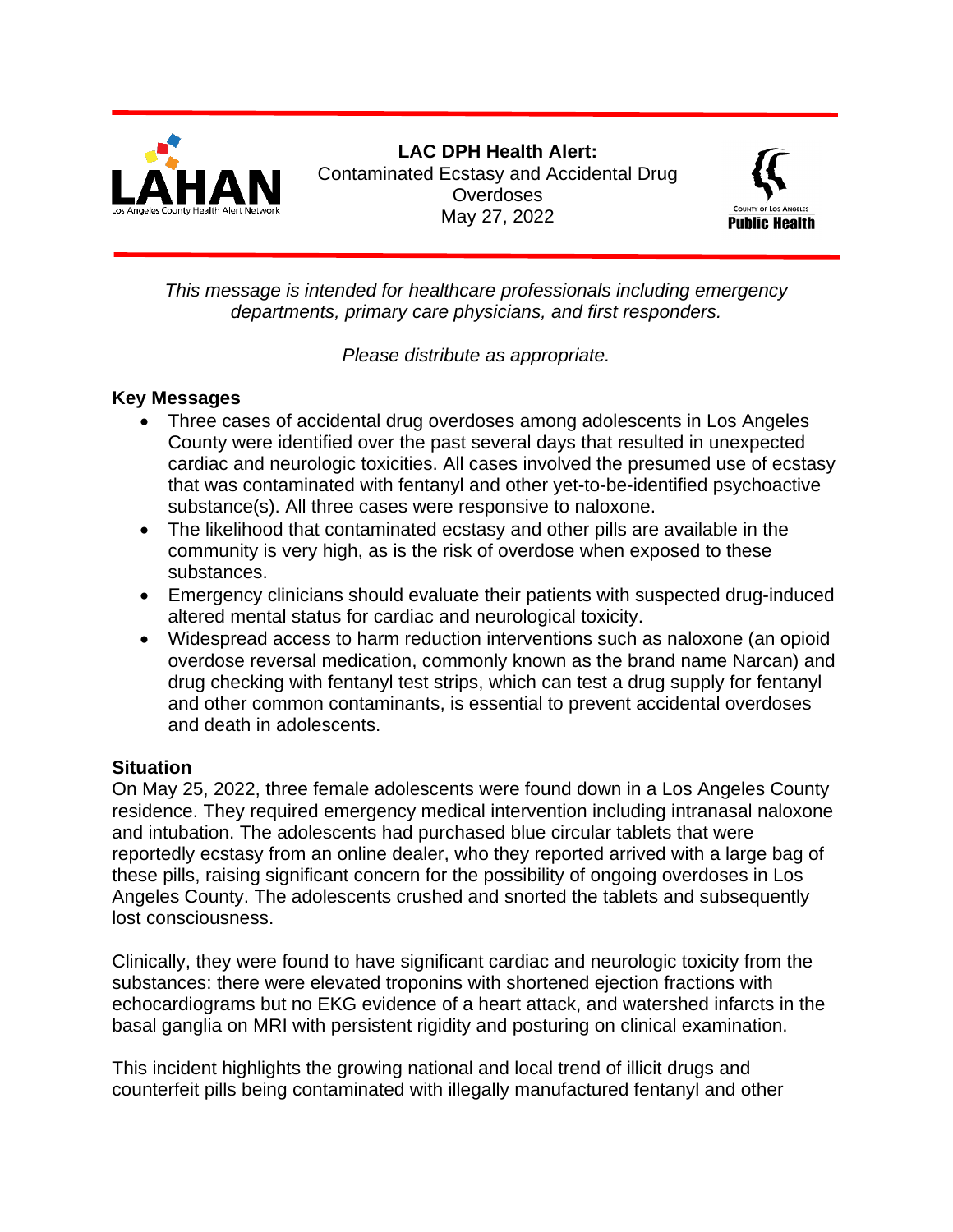stimulant contaminants with toxicity impacting multiple organ systems, including the heart and brain, that can lead to life threatening complications. Fentanyl and methamphetamine-related overdose deaths have increased in Los Angeles County since the pandemic and continue to rise at an alarming rate.

Nationwide, there has been a growing trend of illicit drugs (particularly methamphetamine and cocaine) and counterfeit pills contaminated with fentanyl and other life-threatening substances. This has impacted both adults and youth. In 2021, fentanyl was identified in about 77% of adolescent overdose deaths nationally, and over 80% of drug overdose deaths among adolescents aged 15 – 19 in 2015 were unintentional.

Fentanyl is a high potency synthetic opioid that is colorless and odorless and can cause rapid respiratory depression resulting in accidental death. Methamphetamine is a synthetic stimulant that can cause dangerous increases in heart rate and blood pressure resulting in heart attacks, strokes, and death. The combination of these synthetic substances increases the likelihood of overdose deaths. Awareness of these substances is necessary for both the general public, including youth and adults, as well as healthcare providers.

### **Actions Requested of Providers**

#### *Treating Overdose Cases*

- **Suspect fentanyl toxicity and be aware of multi-substance contamination in overdose cases**. Note that contamination of drugs and/or pills may result in patients being unaware of exposures.
- **Be aware that, when fentanyl is involved, multiple and higher doses of naloxone are often needed** due to the higher potency of fentanyl compared to other opioids.
- **In patients with suspected drug-induced altered mental status**, consider assessing cardiac function with an EKG and echocardiogram, in addition to cardiac enzymes, given the risk of cardiac toxicity from overdoses involving various unknown substances. Also, consider conducting a neurological examination to inform an appropriate workup, which may include MRI imaging to identify intoxication-related neurologic damage.
- **Report cases to Poison Control.** Call 1-800-222-1222

#### *Identify Patients at Risk and Provide Anticipatory Harm Reduction Guidance*

- Screen all patients, including adolescents, for recreational drug use.
- Educate patients who use drugs to avoid using drugs from unknown sources and to never use alone.

#### *Prescribe Naloxone to Patients at Risk for Overdose*

- **Naloxone reverses opioid poisoning.**
- **Prescribe naloxone for any patients at risk for drug overdoses.** It can be